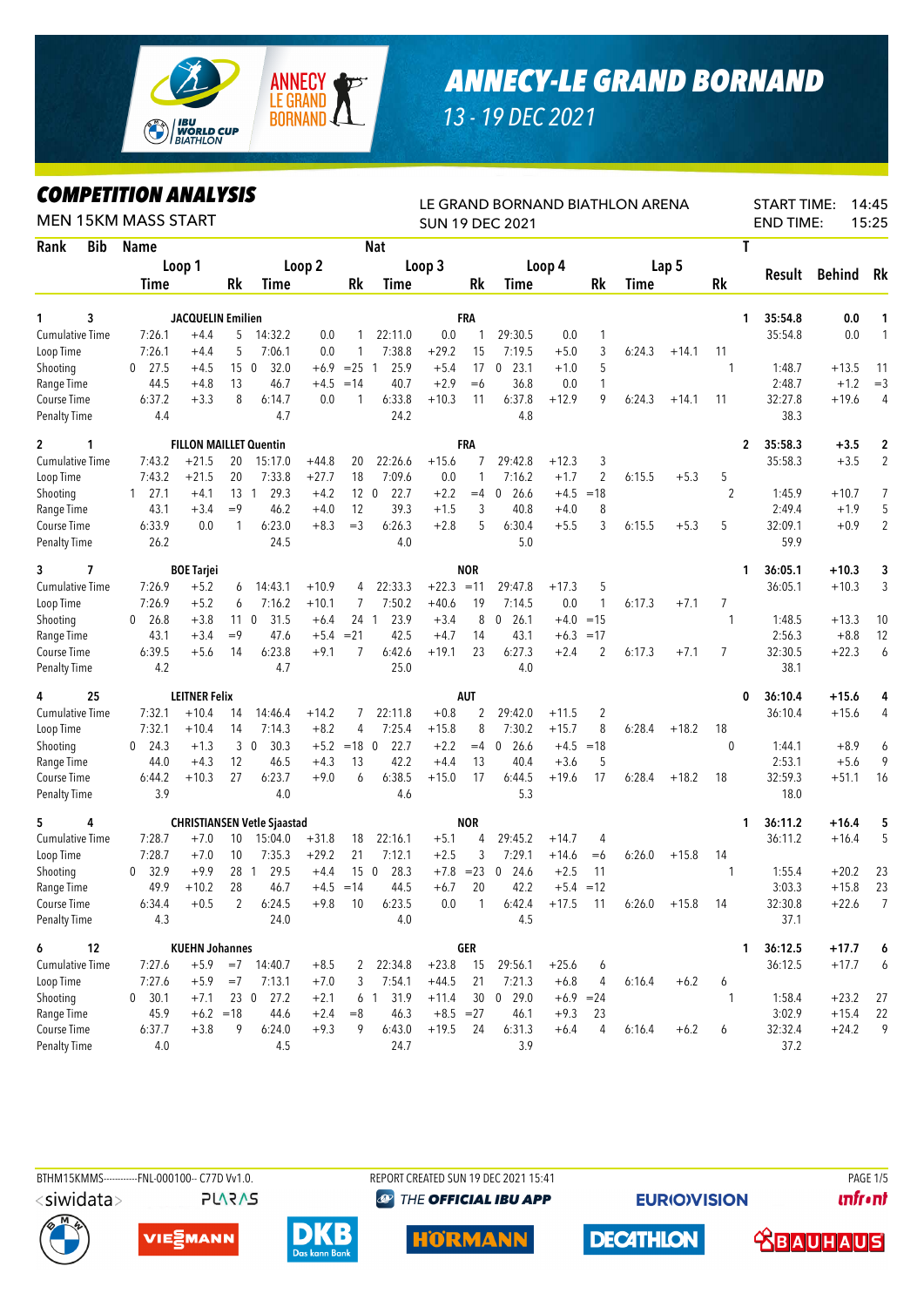| Bib<br>Rank                         | <b>Name</b>                    |                              |                   |                       |                    |                 | <b>Nat</b>                     |                    |                | T                             |                      |                      |        |         |                |                   |                    |                |
|-------------------------------------|--------------------------------|------------------------------|-------------------|-----------------------|--------------------|-----------------|--------------------------------|--------------------|----------------|-------------------------------|----------------------|----------------------|--------|---------|----------------|-------------------|--------------------|----------------|
|                                     | Loop 1                         |                              | Loop 2            |                       | Loop 3             |                 |                                |                    | Loop 4         |                               | Lap 5                |                      |        | Result  | Behind         | Rk                |                    |                |
|                                     | Time                           |                              | Rk                | Time                  |                    | Rk              | Time                           |                    | Rk             | Time                          |                      | Rk                   | Time   |         | Rk             |                   |                    |                |
| 22<br>7                             |                                | <b>DOLL Benedikt</b>         |                   |                       |                    |                 |                                |                    | <b>GER</b>     |                               |                      |                      |        |         | 1              | 36:21.9           | +27.1              | 7              |
| <b>Cumulative Time</b>              | 7:48.3                         | $+26.6$                      | 24                | 15:09.9               | $+37.7$            | 19              | 22:32.8                        | $+21.8$            | 10             | 30:00.2                       | $+29.7$              | 7                    |        |         |                | 36:21.9           | $+27.1$            | 7              |
| Loop Time                           | 7:48.3                         | $+26.6$                      | 24                | 7:21.6                | $+15.5$            | 11              | 7:22.9                         | $+13.3$            | 7              | 7:27.4                        | $+12.9$              | 5                    | 6:21.7 | $+11.5$ | 8              |                   |                    |                |
| Shooting                            | 23.6<br>$\mathbf{1}$           | $+0.6$                       |                   | $2\quad 0$<br>29.0    | $+3.9$             | 10 <sup>°</sup> | 27.0<br>$\mathbf{0}$           | $+6.5$             | $=18$          | 26.9<br>0                     | $+4.8$               | 20                   |        |         | 1              | 1:46.7            | $+11.5$            | 8              |
| Range Time                          | 41.0<br>6:43.8                 | $+1.3$<br>$+9.9$             | 3<br>26           | 45.0<br>6:32.5        | $+2.8$<br>$+17.8$  | 10<br>21        | 43.5<br>6:35.5                 | $+5.7$<br>$+12.0$  | 19<br>12       | 43.4<br>6:39.9                | $+6.6$<br>$+15.0$    | 20<br>10             | 6:21.7 | $+11.5$ | 8              | 2:52.9<br>32:53.4 | $+5.4$<br>$+45.2$  | 8<br>13        |
| Course Time<br><b>Penalty Time</b>  | 23.4                           |                              |                   | 4.0                   |                    |                 | 3.9                            |                    |                | 4.1                           |                      |                      |        |         |                | 35.6              |                    |                |
| 15<br>8                             |                                | <b>BAKKEN Sivert Guttorm</b> |                   |                       |                    |                 |                                |                    | <b>NOR</b>     |                               |                      |                      |        |         | 1              | 36:39.8           | +45.0              | 8              |
| <b>Cumulative Time</b>              | 7:21.7                         | 0.0                          | 1                 | 14:57.9               | $+25.7$            | 13              | 22:25.2                        | $+14.2$            | 6              | 30:06.7                       | $+36.2$              | 8                    |        |         |                | 36:39.8           | $+45.0$            | 8              |
| Loop Time                           | 7:21.7                         | 0.0                          | 1                 | 7:36.2                | $+30.1$            | 25              | 7:27.3                         | $+17.7$            | 10             | 7:41.5                        | $+27.0$              | 12                   | 6:33.1 | $+22.9$ | 23             |                   |                    |                |
| Shooting<br>Range Time              | 24.8<br>$\Omega$<br>41.2       | $+1.8$<br>$+1.5$             | 4                 | 25.7<br>61<br>42.2    | $+0.6$<br>0.0      | 3<br>$=1$       | 29.7<br>$\mathbf{0}$<br>47.0   | $+9.2$<br>$+9.2$   | 28<br>29       | 29.6<br>$\Omega$<br>47.3      | $+7.5$<br>$+10.5$    | 26<br>25             |        |         | 1              | 1:50.0<br>2:57.7  | $+14.8$<br>$+10.2$ | 14<br>16       |
| Course Time                         | 6:36.4                         | $+2.5$                       | 6                 | 6:29.4                | $+14.7$            | 18              | 6:36.4                         | $+12.9$            | 13             | 6:50.1                        | $+25.2$              | 21                   | 6:33.1 | $+22.9$ | 23             | 33:05.4           | $+57.2$            | 18             |
| <b>Penalty Time</b>                 | 4.1                            |                              |                   | 24.5                  |                    |                 | 3.9                            |                    |                | 4.0                           |                      |                      |        |         |                | 36.7              |                    |                |
| 2<br>9                              |                                | <b>SAMUELSSON Sebastian</b>  |                   |                       |                    |                 |                                |                    | <b>SWE</b>     |                               |                      |                      |        |         | 4              | 36:42.6           | $+47.8$            | 9              |
| <b>Cumulative Time</b><br>Loop Time | 7:46.0<br>7:46.0               | $+24.3$<br>$+24.3$           | 23<br>23          | 15:18.4<br>7:32.4     | $+46.2$<br>$+26.3$ | 23<br>17        | 22:51.1<br>7:32.7              | $+40.1$<br>$+23.1$ | 18<br>13       | 30:31.1<br>7:40.0             | $+1:00.6$<br>$+25.5$ | 14<br>11             | 6:11.5 | $+1.3$  | 2              | 36:42.6           | $+47.8$            | 9              |
| Shooting                            | 30.4<br>1                      | $+7.4$                       | 24 1              | 32.5                  | $+7.4$             | 28              | 25.4<br>1                      | $+4.9$             | 14             | 24.2<br>1                     | $+2.1$               | $=8$                 |        |         | 4              | 1:52.5            | $+17.3$            | 20             |
| Range Time                          | 46.9                           | $+7.2$                       | 24                | 48.5                  | $+6.3$             | $= 25$          | 42.6                           | $+4.8$             | 15             | 42.2                          | $+5.4$               | $=12$                |        |         |                | 3:00.2            | $+12.7$            | 17             |
| Course Time                         | 6:35.3                         | $+1.4$                       | 4                 | 6:21.4                | $+6.7$             | 2               | 6:26.2                         | $+2.7$             | $=$ 3          | 6:33.8                        | $+8.9$               | 8                    | 6:11.5 | $+1.3$  | $\overline{2}$ | 32:08.2           | 0.0                | $\mathbf{1}$   |
| <b>Penalty Time</b>                 | 23.8                           |                              |                   | 22.5                  |                    |                 | 23.9                           |                    |                | 24.0                          |                      |                      |        |         |                | 1:34.4            |                    |                |
| 14<br>10                            |                                | <b>WEGER Benjamin</b>        |                   |                       |                    |                 |                                |                    | SUI            |                               |                      |                      |        |         | 1              | 36:43.2           | +48.4              | 10             |
| <b>Cumulative Time</b>              | 7:30.7                         | $+9.0$                       | 13                | 14:48.3               | $+16.1$            | 9               | 22:17.1                        | $+6.1$             | 5              | 30:21.1                       | $+50.6$              | 9                    |        |         |                | 36:43.2           | $+48.4$            | 10             |
| Loop Time<br>Shooting               | 7:30.7<br>26.1<br>0            | $+9.0$<br>$+3.1$             | 13<br>$= 9 \ 0$   | 7:17.6<br>29.8        | $+11.5$<br>$+4.7$  | 10<br>16        | 7:28.8<br>28.3<br>$\mathbf{0}$ | $+19.2$<br>$+7.8$  | 11<br>$= 23$   | 8:04.0<br>36.0<br>1           | $+49.5$<br>$+13.9$   | 22<br>30             | 6:22.1 | $+11.9$ | 9<br>1         | 2:00.3            | $+25.1$            | 29             |
| Range Time                          | 45.9                           | $+6.2$                       | $=18$             | 47.5                  | $+5.3$             | 20              | 46.0                           | $+8.2$             | $= 25$         | 54.7                          | $+17.9$              | 30                   |        |         |                | 3:14.1            | $+26.6$            | 30             |
| Course Time                         | 6:40.7                         | $+6.8$                       | 19                | 6:25.8                | $+11.1$            | 13              | 6:38.4                         | $+14.9 = 15$       |                | 6:43.1                        | $+18.2$              | $=15$                | 6:22.1 | $+11.9$ | 9              | 32:50.1           | $+41.9$            | 12             |
| Penalty Time                        | 4.0                            |                              |                   | 4.2                   |                    |                 | 4.3                            |                    |                | 26.2                          |                      |                      |        |         |                | 38.8              |                    |                |
| 10<br>11                            |                                | <b>SMOLSKI Anton</b>         |                   |                       |                    |                 |                                |                    | <b>BLR</b>     |                               |                      |                      |        |         | 2              | 36:43.5           | +48.7              | 11             |
| Cumulative Time                     | 8:11.6                         | $+49.9$                      | 30<br>30          |                       | $15:38.3 + 1:06.1$ | 26              | 23:04.2                        | $+53.2$            | 23<br>9        |                               | $30:33.3 + 1:02.8$   | 16                   |        |         |                | 36:43.5           | $+48.7$            | 11             |
| Loop Time<br>Shooting               | 8:11.6<br>35.3<br>$\mathbf{2}$ | $+49.9$<br>$+12.3$           | 300               | 7:26.7<br>25.9        | $+20.6$<br>$+0.8$  | 14<br>4         | 7:25.9<br>25.5<br>$\mathbf{0}$ | $+16.3$<br>$+5.0$  | $=15$          | 7:29.1<br>$\mathbf 0$<br>25.5 | $+14.6$<br>$+3.4$    | $=6$<br>14           | 6:10.2 | 0.0     | 1<br>2         | 1:52.4            | $+17.2$            | 19             |
| Range Time                          | 47.6                           | $+7.9$                       | 27                | 44.1                  | $+1.9$             | $=$ 5           | 40.7                           | $+2.9$             | $=6$           | 42.2                          | $+5.4$               | $=12$                |        |         |                | 2:54.6            | $+7.1$             | 11             |
| Course Time                         | 6:40.5                         | $+6.6$                       | 18                | 6:38.7                | $+24.0$            | 27              | 6:41.3                         | $+17.8$            | 21             | 6:43.0                        | $+18.1$              | 14                   | 6:10.2 | 0.0     | 1              | 32:53.7           | $+45.5$            | $=14$          |
| <b>Penalty Time</b>                 | 43.5                           |                              |                   | 3.9                   |                    |                 | 3.8                            |                    |                | 3.8                           |                      |                      |        |         |                | 55.2              |                    |                |
| 5<br>12                             |                                | <b>LATYPOV Eduard</b>        |                   |                       |                    |                 |                                |                    | <b>RUS</b>     |                               |                      |                      |        |         | 3              | 36:44.1           | $+49.3$            | 12             |
| <b>Cumulative Time</b><br>Loop Time | 7:22.1<br>7:22.1               | $+0.4$<br>$+0.4$             | $\mathbf{2}$<br>2 | 14:57.6<br>7:35.5     | $+25.4$<br>$+29.4$ | 12<br>22        | 22:42.1<br>7:44.5              | $+31.1$            | 17<br>16       | $30:30.7 +1:00.2$<br>7:48.6   | $+34.1$              | 13                   | 6:13.4 | $+3.2$  | 3              | 36:44.1           | $+49.3$            | 12             |
| Shooting                            | $0$ 24.5                       | $+1.5$                       |                   | 28.0<br>41            | $+2.9$             |                 | 7 1<br>29.6                    | $+34.9$<br>$+9.1$  |                | 27 1 25.3                     | $+3.2 = 12$          | 16                   |        |         | 3              | 1:47.4            | $+12.2$            | 9              |
| Range Time                          | 40.5                           | $+0.8$                       | 2                 | 42.2                  | 0.0                | $=1$            | 49.0                           | $+11.2$            | 30             | 42.0                          | $+5.2$               | -11                  |        |         |                | 2:53.7            | $+6.2$             | 10             |
| Course Time                         | 6:36.8                         | $+2.9$                       | $\overline{7}$    | 6:28.1                | $+13.4$            | 17              | 6:31.0                         | $+7.5$             | $=8$           | 6:42.5                        | $+17.6 = 12$         |                      | 6:13.4 | $+3.2$  | 3              | 32:31.8           | $+23.6$            | 8              |
| <b>Penalty Time</b>                 | 4.7                            |                              |                   | 25.1                  |                    |                 | 24.5                           |                    |                | 24.1                          |                      |                      |        |         |                | 1:18.5            |                    |                |
| 17<br>13                            |                                | <b>SEPPALA Tero</b>          |                   |                       |                    |                 |                                |                    | <b>FIN</b>     |                               |                      |                      |        |         | $\overline{2}$ | 36:44.5           | $+49.7$            | 13             |
| <b>Cumulative Time</b><br>Loop Time | 7:29.3<br>7:29.3               | $+7.6$<br>$+7.6$             | 11<br>11          | 14:45.6               | $+13.4$<br>$+10.2$ | 5               | 22:34.3<br>7:48.7              | $+23.3$<br>$+39.1$ | 14<br>18       | 30:21.7<br>7:47.4             | $+51.2$<br>$+32.9$   | 10                   | 6:22.8 | $+12.6$ | 10             | 36:44.5           | $+49.7$            | 13             |
| Shooting                            | $0$ 25.7                       | $+2.7$                       |                   | 7:16.3<br>8 0<br>29.4 | $+4.3 = 13$ 1      | 8               | 27.0                           | $+6.5 = 18$        |                | 29.8<br>$\overline{1}$        | $+7.7$               | 15<br>27             |        |         | $\overline{2}$ | 1:52.0            | $+16.8 = 16$       |                |
| Range Time                          | 43.7                           | $+4.0$                       | 11                | 47.2                  | $+5.0$             | 19              | 44.9                           | $+7.1$             | 21             | 49.3                          | $+12.5$              | 27                   |        |         |                | 3:05.1            | $+17.6$            | - 26           |
| Course Time                         | 6:41.2                         | $+7.3$                       | 20                | 6:24.9                | $+10.2 = 11$       |                 | 6:38.6                         | $+15.1 = 18$       |                | 6:32.2                        | $+7.3$               | 5                    | 6:22.8 | $+12.6$ | 10             | 32:39.7           | $+31.5$            | 10             |
| <b>Penalty Time</b>                 | 4.4                            |                              |                   | 4.1                   |                    |                 | 25.1                           |                    |                | 25.9                          |                      |                      |        |         |                | 59.7              |                    |                |
| 13<br>14                            |                                | <b>CLAUDE Fabien</b>         |                   |                       |                    |                 |                                |                    | <b>FRA</b>     |                               |                      |                      |        |         | 3              | 36:54.1           | $+59.3$            | -14            |
| <b>Cumulative Time</b>              | 7:23.5<br>7:23.5               | $+1.8$<br>$+1.8$             | 3<br>3            | 14:58.4<br>7:34.9     | $+26.2$<br>$+28.8$ | 15<br>20        | 22:14.2<br>7:15.8              | $+3.2$<br>$+6.2$   | 3<br>5         | 30:25.8<br>8:11.6             | $+55.3$<br>$+57.1$   | 11                   | 6:28.3 | $+18.1$ | 17             | 36:54.1           | $+59.3$            | -14            |
| Loop Time<br>Shooting               | 26.1<br>$\mathbf{0}$           | $+3.1$                       | $= 9 \quad 1$     | 30.3                  | $+5.2 = 18$ 0      |                 | 21.7                           | $+1.2$             | $\overline{2}$ | 2 22.5                        | $+0.4$               | 23<br>$\overline{2}$ |        |         | 3              | 1:40.6            | $+5.4$             | 3              |
| Range Time                          | 41.5                           | $+1.8$                       | 5                 | 44.1                  | $+1.9$             | $=$ 5           | 40.9                           | $+3.1$             | 8              | 41.6                          | $+4.8$               | 10                   |        |         |                | 2:48.1            | $+0.6$             | $\overline{2}$ |
| Course Time                         | 6:38.4                         | $+4.5$                       | 11                | 6:26.0                | $+11.3$            | 14              | 6:31.2                         | $+7.7$             | 10             | 6:45.4                        | $+20.5$              | 18                   | 6:28.3 | $+18.1$ | 17             | 32:49.3           | $+41.1$            | -11            |
| <b>Penalty Time</b>                 | 3.6                            |                              |                   | 24.8                  |                    |                 | 3.7                            |                    |                | 44.6                          |                      |                      |        |         |                | 1:16.8            |                    |                |

<siwidata>

**PLARAS** 

BTHM15KMMS-----------FNL-000100-- C77D Vv1.0. REPORT CREATED SUN 19 DEC 2021 15:41 PAGE 2001 PAGE 2/5 <sup><sup>9</sup> THE OFFICIAL IBU APP</sup>

**EURIOVISION** 

**unfront** 









**DECATHLON** 

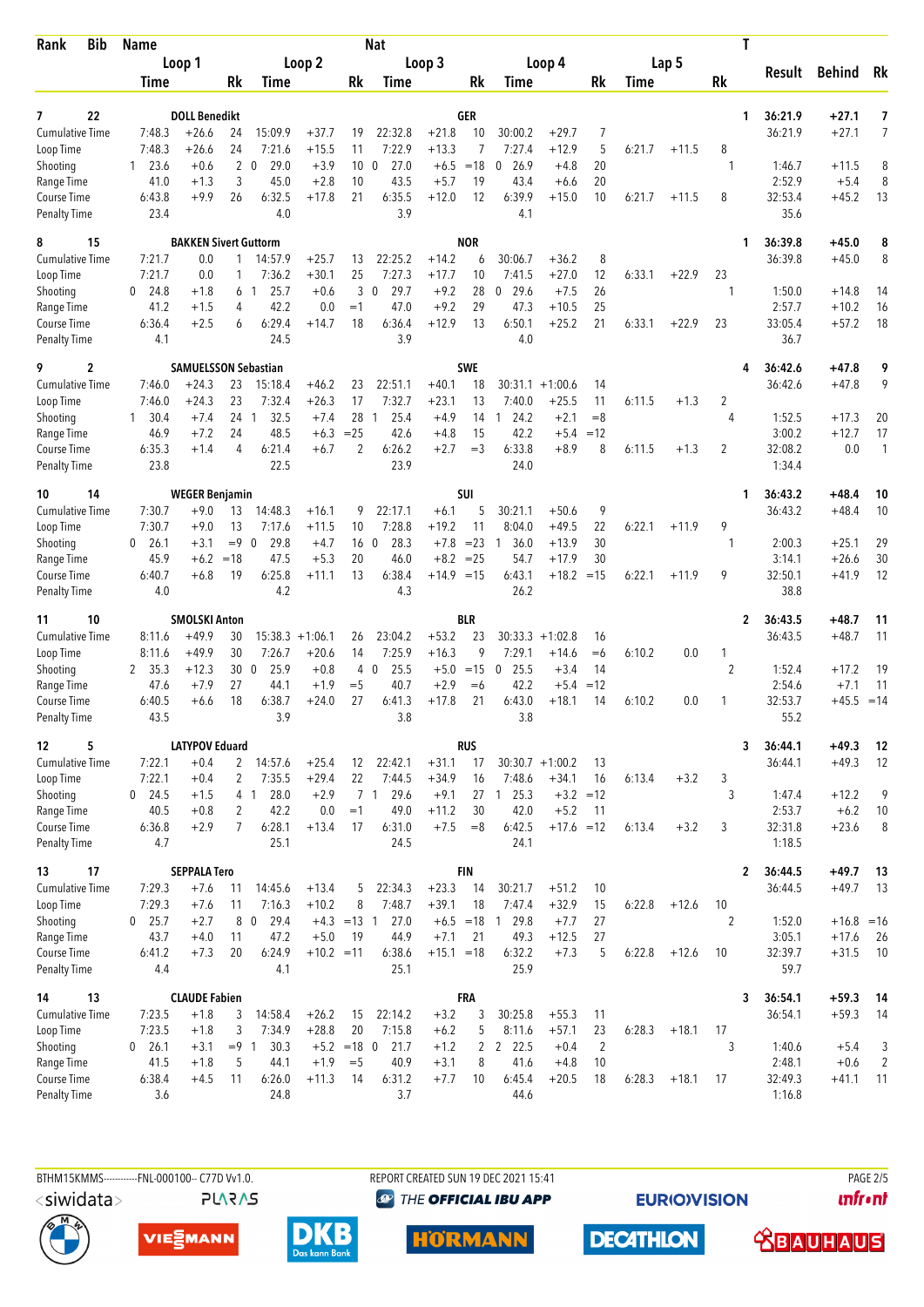| <b>Bib</b><br>Rank                  | Name              |                                    |              | <b>Nat</b>                     |                    |                       |                               |                         |            |                            |                                       |                   |        | T       |                      |                    |                        |          |  |  |  |
|-------------------------------------|-------------------|------------------------------------|--------------|--------------------------------|--------------------|-----------------------|-------------------------------|-------------------------|------------|----------------------------|---------------------------------------|-------------------|--------|---------|----------------------|--------------------|------------------------|----------|--|--|--|
|                                     | Loop 1            |                                    | Loop 2       |                                |                    |                       |                               | Loop 3                  |            | Loop 4                     |                                       |                   |        | Lap 5   |                      |                    | <b>Behind</b>          |          |  |  |  |
|                                     | Time              |                                    | Rk           | Time                           |                    | Rk                    | Time                          |                         | Rk         | Time                       |                                       | Rk                | Time   |         | Rk                   | <b>Result</b>      |                        | Rk       |  |  |  |
|                                     |                   | <b>LOGINOV Alexander</b>           |              |                                |                    |                       |                               |                         | <b>RUS</b> |                            |                                       |                   |        |         | 4                    |                    |                        | 15       |  |  |  |
| 11<br>15<br><b>Cumulative Time</b>  | 7:27.6            | $+5.9$                             | $=7$         | 15:03.7                        | $+31.5$            | 17                    | 22:36.8                       | $+25.8$                 | 16         | 30:30.2                    | $+59.7$                               | 12                |        |         |                      | 36:58.2<br>36:58.2 | $+1:03.4$<br>$+1:03.4$ | 15       |  |  |  |
| Loop Time                           | 7:27.6            | $+5.9$                             | $=7$         | 7:36.1                         | $+30.0$            | $= 23$                | 7:33.1                        | $+23.5$                 | 14         | 7:53.4                     | $+38.9$                               | 18                | 6:28.0 | $+17.8$ | 16                   |                    |                        |          |  |  |  |
| Shooting                            | 30.5<br>0         | $+7.5$                             | 25           | 29.4<br>-1                     | $+4.3$             | $=13$                 | 28.4<br>-1                    | $+7.9$                  | 25         | 2<br>26.1                  | $+4.0$                                | $=15$             |        |         | 4                    | 1:54.5             | $+19.3$                | 22       |  |  |  |
| Range Time                          | 47.5              | $+7.8$                             | 26           | 47.0                           | $+4.8$             | 17                    | 45.2                          | $+7.4$                  | 23         | 43.8                       | $+7.0$                                | 21                |        |         |                      | 3:03.5             | $+16.0$                | 24       |  |  |  |
| Course Time<br><b>Penalty Time</b>  | 6:35.9<br>4.2     | $+2.0$                             | 5            | 6:24.9<br>24.2                 | $+10.2 = 11$       |                       | 6:24.3<br>23.6                | $+0.8$                  | 2          | 6:24.9<br>44.6             | 0.0                                   | $\mathbf{1}$      | 6:28.0 | $+17.8$ | 16                   | 32:18.0<br>1:36.8  | $+9.8$                 | 3        |  |  |  |
| 16<br>16                            |                   | <b>GUIGONNAT Antonin</b>           |              |                                |                    |                       |                               |                         | <b>FRA</b> |                            |                                       |                   |        |         | $\mathbf{2}$         | 37:10.4            | $+1:15.6$              | 16       |  |  |  |
| <b>Cumulative Time</b>              | 7:55.4            | $+33.7$                            | 26           | 15:50.5                        | $+1:18.3$          | 28                    | 23:11.8                       | $+1:00.8$               | 25         | 30:45.5                    | $+1:15.0$                             | 17                |        |         |                      | 37:10.4            | $+1:15.6$              | 16       |  |  |  |
| Loop Time                           | 7:55.4            | $+33.7$                            | 26<br>29     | 7:55.1<br>34.4<br>$\mathbf{1}$ | $+49.0$<br>$+9.3$  | 29<br>29              | 7:21.3<br>20.5<br>$\mathbf 0$ | $+11.7$                 | 6<br>1     | 7:33.7<br>22.1<br>$\Omega$ | $+19.2$                               | 9<br>1            | 6:24.9 | $+14.7$ | 12<br>$\overline{2}$ |                    |                        |          |  |  |  |
| Shooting<br>Range Time              | 1 34.5<br>52.1    | $+11.5$<br>$+12.4$                 | 30           | 1:00.0                         | $+17.8$            | 30                    | 37.8                          | 0.0<br>0.0              | 1          | 39.3                       | 0.0<br>$+2.5$                         | 3                 |        |         |                      | 1:51.6<br>3:09.2   | $+16.4$<br>$+21.7$     | 15<br>29 |  |  |  |
| Course Time                         | 6:40.2            | $+6.3$                             | 16           | 6:30.8                         | $+16.1$            | 19                    | 6:39.8                        | $+16.3$                 | 20         | 6:50.9                     | $+26.0$                               | 22                | 6:24.9 | $+14.7$ | 12                   | 33:06.6            | $+58.4$                | 19       |  |  |  |
| <b>Penalty Time</b>                 | 23.1              |                                    |              | 24.3                           |                    |                       | 3.7                           |                         |            | 3.4                        |                                       |                   |        |         |                      | 54.7               |                        |          |  |  |  |
| 20<br>17                            |                   | <b>EDER Simon</b>                  |              |                                |                    |                       |                               |                         | <b>AUT</b> |                            |                                       |                   |        |         | 1                    | 37:11.7            | +1:16.9                | 17       |  |  |  |
| <b>Cumulative Time</b><br>Loop Time | 7:28.6<br>7:28.6  | $+6.9$<br>$+6.9$                   | 9<br>9       | 14:52.7<br>7:24.1              | $+20.5$<br>$+18.0$ | 10<br>12              | 22:56.5<br>8:03.8             | $+45.5$<br>$+54.2$      | 22<br>24   | 30:46.3<br>7:49.8          | $+1:15.8$<br>$+35.3$                  | 18<br>17          | 6:25.4 | $+15.2$ | 13                   | 37:11.7            | $+1:16.9$              | 17       |  |  |  |
| Shooting                            | 23.0<br>0         | 0.0                                | $\mathbf{1}$ | 25.6<br>0                      | $+0.5$             |                       | 2 <sub>1</sub><br>23.6        | $+3.1$                  | 6          | 22.8<br>0                  | $+0.7$                                | 4                 |        |         | 1                    | 1:35.2             | 0.0                    | 1        |  |  |  |
| Range Time                          | 39.7              | 0.0                                | 1            | 43.2                           | $+1.0$             | 4                     | 43.2                          | $+5.4$                  | 17         | 41.4                       | $+4.6$                                | 9                 |        |         |                      | 2:47.5             | 0.0                    | 1        |  |  |  |
| Course Time<br><b>Penalty Time</b>  | 6:44.9<br>3.9     | $+11.0$                            | 28           | 6:36.5<br>4.3                  | $+21.8 = 23$       |                       | 6:55.7<br>24.9                | $+32.2$                 | 28         | 7:04.6<br>3.8              | $+39.7$                               | 28                | 6:25.4 | $+15.2$ | 13                   | 33:47.1<br>37.1    | $+1:38.9$              | 26       |  |  |  |
|                                     |                   |                                    |              |                                |                    |                       |                               |                         |            |                            |                                       |                   |        |         |                      |                    |                        |          |  |  |  |
| 29<br>18<br><b>Cumulative Time</b>  | 7:32.7            | <b>BORMOLINI Thomas</b><br>$+11.0$ | 16           | 14:58.0                        | $+25.8$            | 14                    | 23:06.2                       | $+55.2$                 | IΤA<br>24  | 30:47.8                    | $+1:17.3$                             | 19                |        |         | 2                    | 37:14.5<br>37:14.5 | $+1:19.7$<br>$+1:19.7$ | 18<br>18 |  |  |  |
| Loop Time                           | 7:32.7            | $+11.0$                            | 16           | 7:25.3                         | $+19.2$            | 13                    | 8:08.2                        | $+58.6$                 | 27         | 7:41.6                     | $+27.1$                               | 13                | 6:26.7 | $+16.5$ | 15                   |                    |                        |          |  |  |  |
| Shooting                            | 0<br>30.6         | $+7.6$                             | 260          | 32.0                           | $+6.9$             | $= 25$ 2              | 28.8                          | $+8.3$                  | 26         | 28.9<br>$\mathbf 0$        | $+6.8$                                | $= 22$            |        |         | 2                    | 2:00.4             | $+25.2$                | 30       |  |  |  |
| Range Time                          | 46.0              | $+6.3$                             | 20           | 48.5                           | $+6.3$             | $= 25$                | 46.3                          | $+8.5$                  | $= 27$     | 40.6                       | $+3.8$                                | 6                 |        |         |                      | 3:01.4             | $+13.9$                | 18       |  |  |  |
| Course Time<br><b>Penalty Time</b>  | 6:43.0<br>3.6     | $+9.1$                             | 24           | 6:32.8<br>4.0                  | $+18.1$            | 22                    | 6:36.6<br>45.3                | $+13.1$                 | 14         | 6:57.2<br>3.7              | $+32.3$                               | $= 25$            | 6:26.7 | $+16.5$ | 15                   | 33:16.3<br>56.7    | $+1:08.1$              | 23       |  |  |  |
| 18<br>19                            |                   | <b>NAWRATH Philipp</b>             |              |                                |                    |                       |                               |                         | GER        |                            |                                       |                   |        |         | 3                    | 37:20.5            | $+1:25.7$              | 19       |  |  |  |
| <b>Cumulative Time</b>              | 7:29.8            | $+8.1$                             | 12           | 14:45.9                        | $+13.7$            | 6                     | 22:53.9                       | $+42.9$                 | 21         | $30:51.6 + 1:21.1$         |                                       | 21                |        |         |                      | 37:20.5            | $+1:25.7$              | 19       |  |  |  |
| Loop Time                           | 7:29.8            | $+8.1$                             | 12           | 7:16.1                         | $+10.0$            | 6                     | 8:08.0                        | $+58.4$                 | 26         | 7:57.7                     | $+43.2$                               | $=19$             | 6:28.9 | $+18.7$ | 19                   |                    |                        |          |  |  |  |
| Shooting                            | 28.9<br>0<br>46.3 | $+5.9$<br>$+6.6$                   | 19<br>21     | $\overline{0}$<br>30.6<br>48.1 | $+5.5$<br>$+5.9$   | 21<br>24              | 2<br>28.2<br>45.4             | $+7.7$<br>$+7.6$        | 22<br>24   | 31.3<br>1<br>48.8          | $+9.2$<br>$+12.0$                     | 29<br>26          |        |         | 3                    | 1:59.1<br>3:08.6   | $+23.9$<br>$+21.1$     | 28<br>28 |  |  |  |
| Range Time<br><b>Course Time</b>    | 6:39.8            | $+5.9$                             | 15           | 6:23.9                         | $+9.2$             | 8                     | 6:38.6                        | $+15.1 = 18$            |            | 6:42.5                     | +17.6                                 | $=12$             | 6:28.9 | $+18.7$ | 19                   | 32:53.7            | $+45.5$                | $=14$    |  |  |  |
| <b>Penalty Time</b>                 | 3.6               |                                    |              | 4.1                            |                    |                       | 44.0                          |                         |            | 26.4                       |                                       |                   |        |         |                      | 1:18.2             |                        |          |  |  |  |
| 6<br>20                             |                   | <b>BOE Johannes Thingnes</b>       |              |                                |                    |                       |                               |                         | <b>NOR</b> |                            |                                       |                   |        |         | 5                    | 37:22.5            | $+1:27.7$              | 20       |  |  |  |
| Cumulative Time                     | 7:43.8            | $+22.1$                            |              | 21 15:18.0                     | $+45.8$            | 21                    | 22:28.6                       | $+17.6$                 | 8          |                            | $30:51.3 +1:20.8$                     | 20                |        |         |                      | 37:22.5            | $+1:27.7$              | 20       |  |  |  |
| Loop Time                           | 7:43.8<br>1 29.4  | $+22.1$                            | 21           | 7:34.2<br>32.4                 | $+28.1$            | 19<br>27 <sub>0</sub> | 7:10.6                        | $+1.0$                  | 2          |                            | $8:22.7 +1:08.2$                      | 27<br>$+4.0 = 15$ | 6:31.2 | $+21.0$ | 22<br>5              | 1:52.6             | $+17.4$                |          |  |  |  |
| Shooting<br>Range Time              | 45.7              | $+6.4$<br>$+6.0 = 16$              | 20 1         | 48.0                           | $+7.3$<br>$+5.8$   | 23                    | 24.6<br>40.6                  | $+4.1$<br>$+2.8$        | 5          | 11 3 26.1<br>43.1          |                                       | $+6.3 = 17$       |        |         |                      | 2:57.4             | $+9.9$                 | 21<br>15 |  |  |  |
| Course Time                         | 6:35.0            | $+1.1$                             | 3            | 6:23.2                         | $+8.5$             | 5                     | 6:26.2                        | $+2.7$                  | $=$ 3      | 6:32.6                     | $+7.7$                                | 6                 | 6:31.2 | $+21.0$ | 22                   | 32:28.2            | $+20.0$                | 5        |  |  |  |
| <b>Penalty Time</b>                 | 23.0              |                                    |              | 22.9                           |                    |                       | 3.7                           |                         |            | 1:06.9                     |                                       |                   |        |         |                      | 1:56.8             |                        |          |  |  |  |
| 8<br>21                             |                   | LAEGREID Sturla Holm               |              |                                |                    |                       |                               |                         | <b>NOR</b> |                            |                                       |                   |        |         | $\mathbf{2}$         | 37:24.4            | $+1:29.6$              | 21       |  |  |  |
| Cumulative Time<br>Loop Time        | 7:24.7<br>7:24.7  | $+3.0$<br>$+3.0$                   |              | 4 14:41.3<br>7:16.6            | $+9.1$             | 3<br>9                | 22:34.0<br>7:52.7             | $+23.0$<br>$+43.1$      | 13<br>20   | 7:58.5                     | $30:32.5 +1:02.0$<br>$+44.0$          | 15                |        | $+41.7$ | 25                   | 37:24.4            | $+1:29.6$              | 21       |  |  |  |
| Shooting                            | $0$ 24.6          | $+1.6$                             | 4            | 50<br>29.2                     | $+10.5$<br>$+4.1$  | $11 \quad 1$          | 31.1                          | $+10.6$                 | 29         | 30.7<br>$\mathbf{1}$       | $+8.6$                                | 21<br>28          | 6:51.9 |         | $\overline{2}$       | 1:55.8             | $+20.6$                | 24       |  |  |  |
| Range Time                          | 41.9              | $+2.2$                             | 6            | 45.1                           | $+2.9$             | 11                    | 45.0                          | $+7.2$                  | 22         | 50.3                       | $+13.5$                               | 29                |        |         |                      | 3:02.3             | $+14.8$                | 21       |  |  |  |
| Course Time                         | 6:38.9            | $+5.0$                             | 12           | 6:27.4                         | $+12.7$            | 16                    | 6:42.1                        | $+18.6$                 | 22         | 6:43.1                     | $+18.2 = 15$                          |                   | 6:51.9 | $+41.7$ | 25                   | 33:23.4            | $+1:15.2$              | 24       |  |  |  |
| <b>Penalty Time</b>                 | 3.8               |                                    |              | 4.1                            |                    |                       | 25.6                          |                         |            | 25.0                       |                                       |                   |        |         |                      | 58.7               |                        |          |  |  |  |
| 27<br>22                            |                   |                                    |              | <b>POVARNITSYN Alexander</b>   |                    |                       |                               |                         | <b>RUS</b> |                            |                                       |                   |        |         | 2                    | 37:25.2            | $+1:30.4$              | 22       |  |  |  |
| <b>Cumulative Time</b><br>Loop Time | 7:33.9<br>7:33.9  | $+12.2$<br>$+12.2$                 | 18<br>18     | 15:01.5<br>7:27.6              | $+29.3$<br>$+21.5$ | 16<br>16              | 22:33.3<br>7:31.8             | $+22.3 = 11$<br>$+22.2$ | 12         |                            | $30:54.7 +1:24.2$<br>$8:21.4 +1:06.9$ | 23<br>25          | 6:30.5 | $+20.3$ | 21                   | 37:25.2            | $+1:30.4$              | 22       |  |  |  |
| Shooting                            | $0$ 29.7          | $+6.7$ = 21 0                      |              | 28.3                           | $+3.2$             |                       | 8 0<br>25.1                   |                         |            | $+4.6$ = 12 2 28.7         | $+6.6$                                | 21                |        |         | 2                    | 1:52.0             | $+16.8 = 16$           |          |  |  |  |
| Range Time                          | 46.6              | $+6.9$                             | 22           | 46.7                           | $+4.5 = 14$        |                       | 41.9                          | $+4.1$                  | 12         | 47.0                       | $+10.2$                               | 24                |        |         |                      | 3:02.2             | $+14.7$                | 20       |  |  |  |
| Course Time                         | 6:43.5            | $+9.6$                             | 25           | 6:36.8                         | $+22.1$            | 25                    | 6:45.9                        | $+22.4$                 | 26         | 6:47.8                     | $+22.9$                               | 20                | 6:30.5 | $+20.3$ | 21                   | 33:24.5            | $+1:16.3$              | 25       |  |  |  |
| <b>Penalty Time</b>                 | 3.8               |                                    |              | 4.1                            |                    |                       | 4.0                           |                         |            | 46.6                       |                                       |                   |        |         |                      | 58.6               |                        |          |  |  |  |

<siwidata>

**PLARAS** 

BTHM15KMMS-----------FNL-000100-- C77D Vv1.0. REPORT CREATED SUN 19 DEC 2021 15:41 PAGE 3/5 <sup><sup>9</sup> THE OFFICIAL IBU APP</sup>

**HÖRMANN** 

**EURIOVISION** 

**DECATHLON** 

*<u><u>Infront</u>*</u>





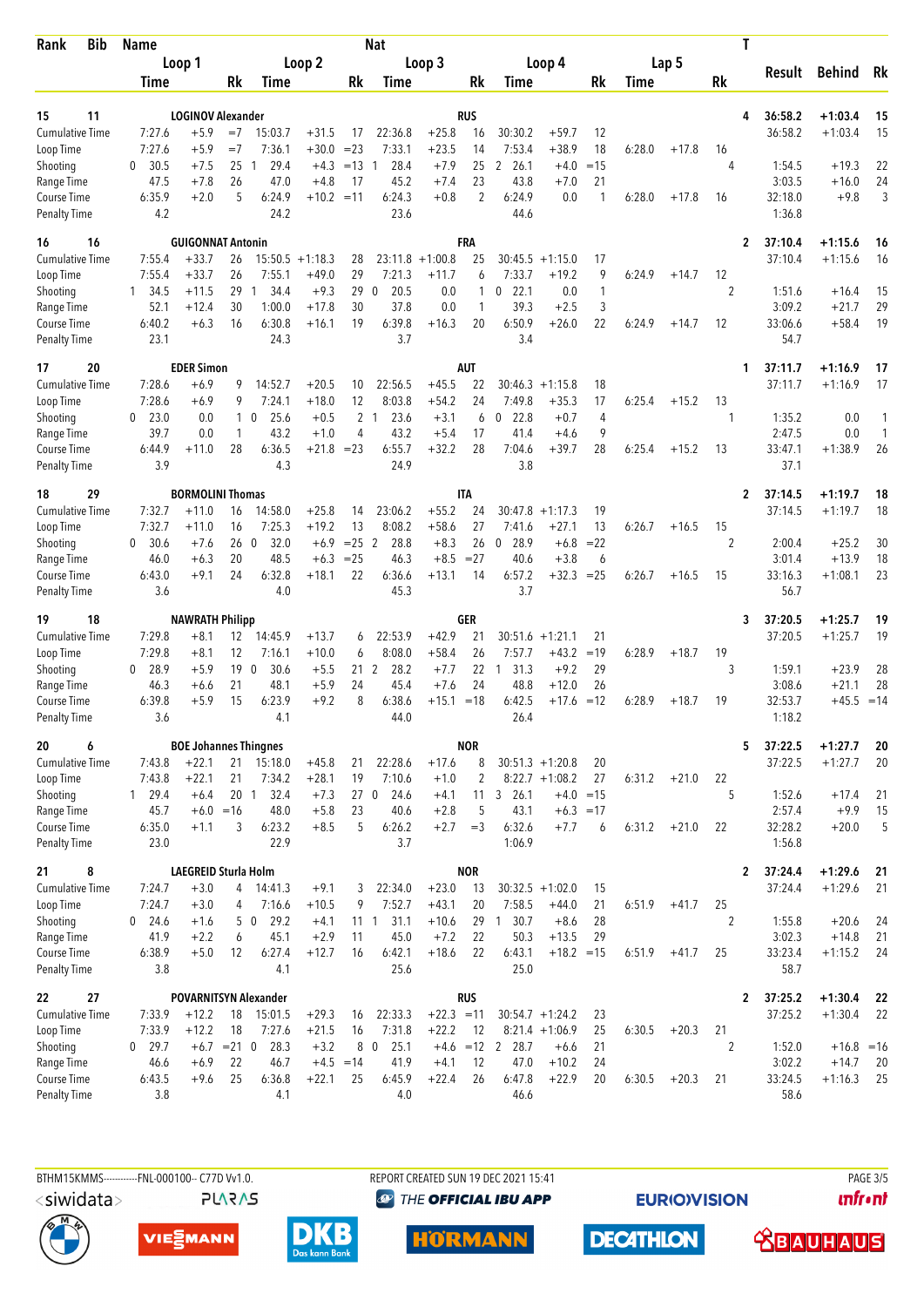| <b>Bib</b><br>Rank                  | <b>Name</b>      |                               | <b>Nat</b>      |                        |                               |              |                     |                        |                |                                |                        |                | Τ      |         |              |                   |                     |                     |  |  |
|-------------------------------------|------------------|-------------------------------|-----------------|------------------------|-------------------------------|--------------|---------------------|------------------------|----------------|--------------------------------|------------------------|----------------|--------|---------|--------------|-------------------|---------------------|---------------------|--|--|
|                                     | Loop 1           |                               |                 |                        | Loop <sub>2</sub>             |              | Loop 3              |                        |                |                                | Loop 4                 |                |        | Lap 5   |              |                   | <b>Behind</b>       |                     |  |  |
|                                     | Time             |                               | Rk              | Time                   |                               | Rk           | Time                |                        | Rk             | Time                           |                        | Rk             | Time   |         | Rk           | Result            |                     | Rk                  |  |  |
|                                     |                  |                               |                 |                        |                               |              |                     |                        |                |                                |                        |                |        |         |              |                   |                     |                     |  |  |
| 9<br>23                             |                  | <b>DESTHIEUX Simon</b>        |                 |                        |                               |              |                     | $+1:21.2$              | FRA            |                                |                        |                |        |         | 3            | 37:25.4           | $+1:30.6$           | 23<br>23            |  |  |
| <b>Cumulative Time</b><br>Loop Time | 8:08.3<br>8:08.3 | $+46.6$<br>+46.6              | 28<br>28        | 7:36.1                 | $15:44.4 + 1:12.2$<br>$+30.0$ | 27<br>$= 23$ | 23:32.2<br>7:47.8   | $+38.2$                | 27<br>17       | 31:10.9<br>7:38.7              | $+1:40.4$<br>$+24.2$   | 25<br>10       | 6:14.5 | $+4.3$  | 4            | 37:25.4           | $+1:30.6$           |                     |  |  |
| Shooting                            | 27.2<br>2        | $+4.2$                        | 14              | 35.6<br>$\mathbf 0$    | $+10.5$                       | 30           | 22.5<br>1           | $+2.0$                 | 3              | 24.2<br>0                      | $+2.1$                 | $= 8$          |        |         | 3            | 1:49.6            | $+14.4$             | 13                  |  |  |
| Range Time                          | 46.8             | $+7.1$                        | 23              | 52.0                   | $+9.8$                        | 29           | 38.5                | $+0.7$                 | $\overline{2}$ | 39.8                           | $+3.0$                 | 4              |        |         |              | 2:57.1            | $+9.6$              | 14                  |  |  |
| Course Time                         | 6:37.9           | $+4.0$                        | 10              | 6:40.3                 | $+25.6$                       | 28           | 6:45.1              | $+21.6$                | 25             | 6:55.3                         | $+30.4$                | 23             | 6:14.5 | $+4.3$  | 4            | 33:13.1           | $+1:04.9$           | 22                  |  |  |
| <b>Penalty Time</b>                 | 43.6             |                               |                 | 3.8                    |                               |              | 24.2                |                        |                | 3.6                            |                        |                |        |         |              | 1:15.3            |                     |                     |  |  |
| 23<br>24                            |                  | <b>HOFER Lukas</b>            |                 |                        |                               |              |                     |                        | <b>ITA</b>     |                                |                        |                |        |         | 3            | 37:29.0           | $+1:34.2$           | 24                  |  |  |
| <b>Cumulative Time</b>              | 7:50.8           | $+29.1$                       | 25              | 15:18.3                | $+46.1$                       | 22           | 22:32.4             | $+21.4$                | 9              | 30:54.1                        | $+1:23.6$              | 22             |        |         |              | 37:29.0           | $+1:34.2$           | 24                  |  |  |
| Loop Time                           | 7:50.8           | +29.1                         | 25              | 7:27.5                 | $+21.4$                       | 15           | 7:14.1              | $+4.5$                 | 4              | 8:21.7                         | $+1:07.2$              | 26             | 6:34.9 | $+24.7$ | 24           |                   |                     |                     |  |  |
| Shooting                            | $1 \quad 27.7$   | $+4.7$                        | 16              | 30.2<br>$\overline{0}$ | $+5.1$                        | 17           | 25.1<br>$\mathbf 0$ | $+4.6$                 | $=12$          | 28.9<br>2                      | $+6.8$                 | $=22$          |        |         | 3            | 1:52.0            | $+16.8$             | $=16$               |  |  |
| Range Time<br>Course Time           | 45.7<br>6:41.8   | $+6.0$<br>$+7.9$              | $=16$<br>21     | 47.1<br>6:36.5         | $+4.9$<br>$+21.8$             | 18<br>$= 23$ | 41.6<br>6:28.6      | $+3.8$<br>$+5.1$       | 11<br>7        | 49.7<br>6:45.6                 | $+12.9$<br>$+20.7$     | 28<br>19       | 6:34.9 | $+24.7$ | 24           | 3:04.1<br>33:07.4 | $+16.6$<br>$+59.2$  | 25<br>20            |  |  |
| <b>Penalty Time</b>                 | 23.2             |                               |                 | 3.8                    |                               |              | 3.9                 |                        |                | 46.3                           |                        |                |        |         |              | 1:17.3            |                     |                     |  |  |
| 25<br>21                            |                  | <b>KHALILI Said Karimulla</b> |                 |                        |                               |              |                     |                        | rus            |                                |                        |                |        |         | 3            | 37:29.4           | $+1:34.6$           | 25                  |  |  |
| <b>Cumulative Time</b>              | 7:33.3           | $+11.6$                       | 17              | 15:19.8                | $+47.6$                       | 24           | 23:17.5             | $+1:06.5$              | 26             | 30:59.8                        | $+1:29.3$              | 24             |        |         |              | 37:29.4           | $+1:34.6$           | 25                  |  |  |
| Loop Time                           | 7:33.3           | $+11.6$                       | 17              | 7:46.5                 | $+40.4$                       | 27           | 7:57.7              | $+48.1$                | 22             | 7:42.3                         | $+27.8$                | 14             | 6:29.6 | $+19.4$ | 20           |                   |                     |                     |  |  |
| Shooting                            | $0$ 29.7         | $+6.7$                        | $= 21$          | 30.5<br>1              | $+5.4$                        | 20           | 25.5<br>2           | $+5.0$                 | $=15$          | 23.2<br>0                      | $+1.1$                 | 6              |        |         | 3            | 1:49.1            | $+13.9$             | 12                  |  |  |
| Range Time                          | 47.0             | $+7.3$                        | 25              | 48.9                   | $+6.7$                        | 27           | 42.7                | $+4.9$                 | 16             | 38.3                           | $+1.5$                 | $\overline{2}$ |        |         |              | 2:56.9            | $+9.4$              | 13                  |  |  |
| Course Time                         | 6:42.3           | $+8.4$                        | 22              | 6:31.3                 | $+16.6$                       | 20           | 6:28.1<br>46.8      | $+4.6$                 | 6              | 6:59.9<br>4.0                  | $+35.0$                | 27             | 6:29.6 | $+19.4$ | 20           | 33:11.2           | $+1:03.0$           | 21                  |  |  |
| <b>Penalty Time</b>                 | 3.9              |                               |                 | 26.2                   |                               |              |                     |                        |                |                                |                        |                |        |         |              | 1:21.2            |                     |                     |  |  |
| 26<br>30                            |                  | <b>SEROKHVOSTOV Daniil</b>    |                 |                        |                               |              |                     |                        | <b>RUS</b>     |                                |                        |                |        |         | 6            | 38:09.6           | $+2:14.8$           | 26                  |  |  |
| <b>Cumulative Time</b><br>Loop Time | 7:44.9<br>7:44.9 | $+23.2$<br>$+23.2$            | 22<br>22        | 14:55.0<br>7:10.1      | $+22.8$<br>$+4.0$             | 11<br>2      | 22:53.1<br>7:58.1   | $+42.1$<br>$+48.5$     | 20<br>23       | 31:17.0<br>8:23.9              | $+1:46.5$<br>$+1:09.4$ | 26<br>29       | 6:52.6 | $+42.4$ | 26           | 38:09.6           | $+2:14.8$           | 26                  |  |  |
| Shooting                            | $1 \quad 27.0$   | $+4.0$                        | 12 <sub>0</sub> | 25.1                   | 0.0                           | 1            | 2<br>24.1           | $+3.6$                 | $=9$           | 24.3<br>3                      | $+2.2$                 | 10             |        |         | 6            | 1:40.7            | $+5.5$              | 4                   |  |  |
| Range Time                          | 42.3             | $+2.6$                        | 8               | 43.1                   | $+0.9$                        | 3            | 41.3                | $+3.5$                 | $=9$           | 43.1                           | $+6.3$                 | $=17$          |        |         |              | 2:49.8            | $+2.3$              | 6                   |  |  |
| Course Time                         | 6:40.4           | $+6.5$                        | 17              | 6:23.0                 | $+8.3$                        | $=$ 3        | 6:31.0              | $+7.5$                 | $=8$           | 6:32.7                         | $+7.8$                 | 7              | 6:52.6 | $+42.4$ | 26           | 32:59.7           | $+51.5$             | 17                  |  |  |
| <b>Penalty Time</b>                 | 22.1             |                               |                 | 3.9                    |                               |              | 45.8                |                        |                | 1:08.1                         |                        |                |        |         |              | 2:20.0            |                     |                     |  |  |
| 28<br>27                            |                  | <b>LESSER Erik</b>            |                 |                        |                               |              |                     |                        | <b>GER</b>     |                                |                        |                |        |         |              | 38:24.8           | $+2:30.0$           | 27                  |  |  |
| <b>Cumulative Time</b>              | 7:32.4           | $+10.7$                       | 15              | 14:47.0                | $+14.8$                       | 8            | 22:52.2             | $+41.2$                | 19             | 31:17.5                        | $+1:47.0$              | 27             |        |         |              | 38:24.8           | $+2:30.0$           | 27                  |  |  |
| Loop Time                           | 7:32.4           | $+10.7$                       | 15              | 7:14.6                 | $+8.5$                        | 5            | 8:05.2              | $+55.6$                | 25             |                                | $8:25.3 +1:10.8$       | 30             | 7:07.3 | $+57.1$ | 29           |                   |                     |                     |  |  |
| Shooting                            | 0<br>25.1        | $+2.1$                        |                 | 7 <sub>0</sub><br>26.6 | $+1.5$                        | 5            | 2<br>23.8           | $+3.3$                 | $\overline{7}$ | 24.0<br>2                      | $+1.9$                 | $\overline{7}$ |        |         | 4            | 1:39.6            | $+4.4$              | 2                   |  |  |
| Range Time                          | 42.0<br>6:46.3   | $+2.3$<br>$+12.4$             | 7<br>30         | 44.3<br>6:26.1         | $+2.1$<br>$+11.4$             | 7<br>15      | 40.0<br>6:38.4      | $+2.2$<br>$+14.9 = 15$ | 4              | 42.4<br>6:55.5                 | $+5.6$<br>$+30.6$      | 16<br>24       | 7:07.3 | $+57.1$ | 29           | 2:48.7<br>33:53.6 | $+1.2$<br>$+1:45.4$ | $=$ 3<br>27         |  |  |
| Course Time<br><b>Penalty Time</b>  | 4.0              |                               |                 | 4.2                    |                               |              | 46.8                |                        |                | 47.3                           |                        |                |        |         |              | 1:42.4            |                     |                     |  |  |
| 24<br>28                            |                  | <b>REES Roman</b>             |                 |                        |                               |              |                     |                        | GER            |                                |                        |                |        |         | $\mathbf{2}$ | 38:51.4           | $+2:56.6$           | 28                  |  |  |
| Cumulative Time                     | 7:40.3           | $+18.6$                       | 19              | 15:22.9                | $+50.7$                       | 25           |                     | $23:58.3 +1:47.3$      | 28             |                                | $31:56.0 + 2:25.5$     | 28             |        |         |              | 38:51.4           | $+2:56.6$           | 28                  |  |  |
| Loop Time                           | 7:40.3           | $+18.6$                       | 19              | 7:42.6                 | $+36.5$                       | 26           |                     | $8:35.4 +1:25.8$       | 30             | 7:57.7                         | $+43.2 = 19$           |                | 6:55.4 | $+45.2$ | 28           |                   |                     |                     |  |  |
| Shooting                            | 0 32.3           | $+9.3$                        |                 | 27 0<br>31.3           | $+6.2$                        |              | 27.6<br>22 2        | $+7.1$                 | 21             | $0$ 25.3                       |                        | $+3.2 = 12$    |        |         | 2            | 1:56.6            | $+21.4$             | 25                  |  |  |
| Range Time                          | 50.5             | $+10.8$                       | 29              | 49.0                   | $+6.8$                        | 28           | 46.0                | $+8.2 = 25$            |                | 42.2                           |                        | $+5.4 = 12$    |        |         |              | 3:07.7            | $+20.2$             | 27                  |  |  |
| Course Time                         | 6:46.0           | $+12.1$                       | 29              | 6:49.5                 | $+34.8$                       | 30           | 7:00.3              | $+36.8$                | 30             | 7:11.3                         | $+46.4$                | 30             | 6:55.4 | $+45.2$ | 28           | 34:42.5           | $+2:34.3$           | 30                  |  |  |
| <b>Penalty Time</b>                 | 3.7              |                               |                 | 4.1                    |                               |              | 49.0                |                        |                | 4.2                            |                        |                |        |         |              | 1:01.1            |                     |                     |  |  |
| 19<br>29                            |                  | <b>PONSILUOMA Martin</b>      |                 |                        |                               |              |                     |                        | SWE            |                                |                        |                |        |         | 7            | 39:30.6           | $+3:35.8$           | 29                  |  |  |
| Cumulative Time                     | 8:05.0           | $+43.3$                       | 27              |                        | $15:57.6 + 1:25.4$            | 29           |                     | $24:13.2 + 2:02.2$     | 29             |                                | $32:36.9 + 3:06.4$     | 29             |        |         |              | 39:30.6           | $+3:35.8$           | 29                  |  |  |
| Loop Time                           | 8:05.0           | $+43.3$                       | 27              | 7:52.6                 | $+46.5$                       | 28           |                     | $8:15.6 + 1:06.0$      | 28<br>$=9$     |                                | $8:23.7 +1:09.2$       | 28             | 6:53.7 | $+43.5$ | 27<br>7      |                   |                     |                     |  |  |
| Shooting<br>Range Time              | 2 27.9<br>44.8   | $+4.9$<br>$+5.1$              | $17-1$<br>14    | 28.4<br>44.6           | $+3.3$<br>$+2.4$              | 9<br>$=8$    | 2<br>24.1<br>41.3   | $+3.6$<br>$+3.5$       | $=9$           | $\overline{2}$<br>22.6<br>40.7 | $+0.5$<br>$+3.9$       | 3<br>7         |        |         |              | 1:43.2<br>2:51.4  | $+8.0$<br>$+3.9$    | 5<br>$\overline{7}$ |  |  |
| Course Time                         | 6:39.0           | $+5.1$                        | 13              | 6:44.4                 | $+29.7$                       | 29           | 6:48.1              | $+24.6$                | 27             | 6:57.2                         | $+32.3 = 25$           |                | 6:53.7 | $+43.5$ | 27           | 34:02.4           | $+1:54.2$           | 28                  |  |  |
| <b>Penalty Time</b>                 | 41.2             |                               |                 | 23.5                   |                               |              | 46.1                |                        |                | 45.7                           |                        |                |        |         |              | 2:36.7            |                     |                     |  |  |
| 26<br>30                            |                  | <b>ANDERSEN Filip Fjeld</b>   |                 |                        |                               |              |                     |                        | <b>NOR</b>     |                                |                        |                |        |         | 7            | 40:12.3           | $+4:17.5$           | 30                  |  |  |
| <b>Cumulative Time</b>              | 8:10.4           | $+48.7$                       | 29              |                        | $16:18.4 + 1:46.2$            | 30           |                     | $24:43.3 + 2:32.3$     | 30             |                                | $33:03.9 + 3:33.4$     | 30             |        |         |              | 40:12.3           | $+4:17.5$           | 30                  |  |  |
| Loop Time                           | 8:10.4           | $+48.7$                       | 29              |                        | $8:08.0 + 1:01.9$             | 30           |                     | $8:24.9 +1:15.3$       | 29             |                                | $8:20.6 +1:06.1$       | 24             | 7:08.4 | $+58.2$ | 30           |                   |                     |                     |  |  |
| Shooting                            | 2 28.8           | $+5.8$                        | 18 2            | 31.4                   | $+6.3$                        |              | 23 2<br>27.3        | $+6.8$                 | 20             | 129.0                          | +6.9                   | $= 24$         |        |         | 7            | 1:56.7            | $+21.5$             | 26                  |  |  |
| Range Time                          | 45.3             | $+5.6$                        | 15              | 47.6                   | $+5.4 = 21$                   |              | 43.4                | $+5.6$                 | 18             | 45.5                           | $+8.7$                 | 22             |        |         |              | 3:01.8            | $+14.3$             | 19                  |  |  |
| Course Time<br><b>Penalty Time</b>  | 6:42.6<br>42.5   | $+8.7$                        | 23              | 6:37.3<br>43.0         | $+22.6$                       | 26           | 6:56.2<br>45.2      | $+32.7$                | 29             | 7:09.2<br>25.8                 | $+44.3$                | 29             | 7:08.4 | $+58.2$ | 30           | 34:33.7<br>2:36.8 | $+2:25.5$           | 29                  |  |  |
|                                     |                  |                               |                 |                        |                               |              |                     |                        |                |                                |                        |                |        |         |              |                   |                     |                     |  |  |

<siwidata>

**PLARAS** 

BTHM15KMMS-----------FNL-000100-- C77D Vv1.0. REPORT CREATED SUN 19 DEC 2021 15:41 PAGE 4/5 <sup><sup>9</sup> THE OFFICIAL IBU APP</sup>

**EURIOVISION** 

**DECATHLON** 

*<u><u>Infront</u>*</u>